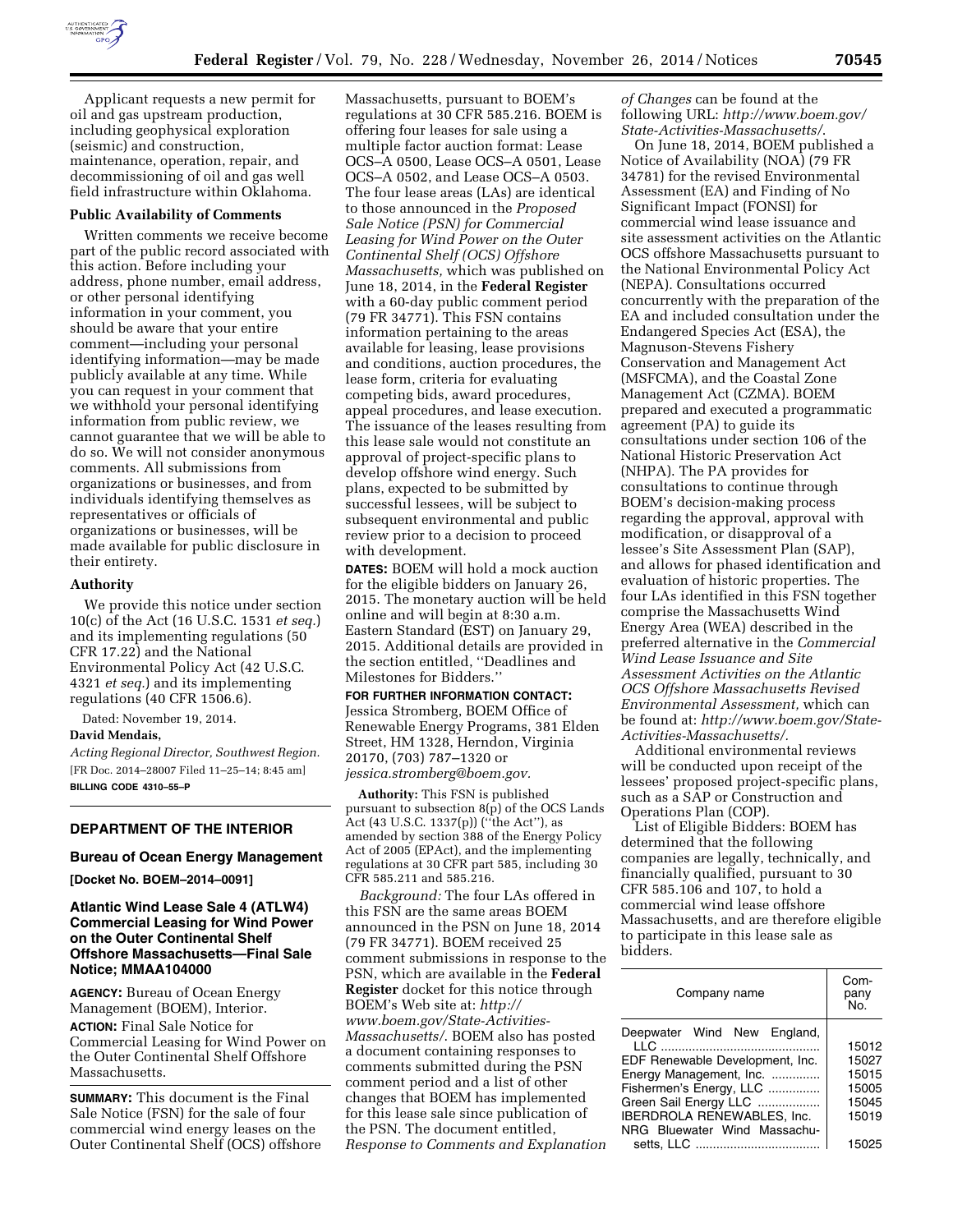| Company name                                                             | Com-<br>pany<br>No.     |
|--------------------------------------------------------------------------|-------------------------|
| OffshoreMW LLC<br>RES America Developments Inc.<br>Sea Breeze Energy LLC | 15010<br>15021<br>15044 |
| US Mainstream Renewable Power<br>(Offshore) Inc.                         | 15029<br>15023          |

Deadlines and Milestones for Bidders: This section describes the major deadlines and milestones in the auction process from publication of this FSN to execution of a lease pursuant to this sale.

• Bidder's Financial Form (BFF): Each eligible bidder must submit a BFF to BOEM by December 15, 2014. The BFF is available at: *[http://](http://www.boem.gov/State-Activities-Massachusetts/) [www.boem.gov/State-Activities-](http://www.boem.gov/State-Activities-Massachusetts/)[Massachusetts/.](http://www.boem.gov/State-Activities-Massachusetts/)* Once this information has been processed, bidders may log into *pay.gov* and leave bid deposits. BOEM will not consider any BFFs submitted by eligible bidders for previous lease sales for the purposes of this auction. BOEM will only consider allowing any bidder who fails to submit the BFF by this deadline to submit the BFF after this date if BOEM determines that the failure to submit the BFF was caused by events beyond the bidder's control.

• Bid Deposits: Each bidder must submit an adequate bid deposit by January 14, 2015, as described in the ''Bid Deposits'' section. BOEM will only consider allowing any bidder who fails to submit the bid deposit by this deadline to submit the bid deposit after this date if BOEM determines that the failure to submit the bid deposit was caused by events beyond the bidder's control.

• Non-Monetary Package: Each bidder must submit a non-monetary package, if it is applying for a credit as described in the ''Non-Monetary Auction Procedures'' section of this notice, by January 14, 2015.

• Mock Auction: BOEM will hold a Mock Auction on January 26, 2015. The Mock Auction will be held online. BOEM will contact each eligible bidder and provide instructions for participation. Only bidders eligible to participate in this auction will be permitted to participate in the Mock Auction.

• Panel Convenes to Evaluate Non-Monetary Packages: On January 27, 2015, the panel described in the ''Auction Procedures'' section will convene to consider non-monetary packages. The panel will send determinations of eligibility to BOEM, who will inform each bidder by email of the panel's determination of whether the bidder qualifies for a non-monetary credit.

• Monetary Auction: On January 29, 2015, BOEM, through its contractor, will hold the monetary stage of the auction. The auction will start at 8:30 a.m. EST. The auction will proceed electronically according to a schedule to be distributed by the BOEM Auction Manager at the time of the auction. BOEM anticipates that the auction may continue on consecutive business days, as necessary, until the auction ends according to the procedures described in the Auction Format section of this notice.

• Announce Provisional Winner: BOEM will announce the provisional winner(s) of the lease sale after the auction ends.

• Reconvene the Panel: The panel will reconvene to verify auction results.

• Reject Unsuccessful Bids and Refund Monies to Unsuccessful Bidders: Once provisional winner(s) have been announced and the panel has verified the auction results, BOEM will provide unsuccessful bidders a written statement of the reasons their bids were rejected and return the bid deposits of any bidders who did not win a lease.

• Department of Justice (DOJ) Review: BOEM will allow DOJ 30 days to conduct an antitrust review of the auction, pursuant to 43 U.S.C. 1337(c), which reads, in relevant part:

*Antitrust review of lease sales.* (1) Following each notice of a proposed lease sale and before the acceptance of bids and the issuance of leases based on such bids, the Secretary [of the Interior] shall allow the Attorney General, in consultation with the Federal Trade Commission, thirty days to review the results of such lease sale, except that the Attorney General, after consultation with the Federal Trade Commission, may agree to a shorter review period.

• Deliver the Leases: BOEM will send three lease copies to each winner, with instructions on how to accept and execute the lease. The first year's rent payment is due 45 days after the winner receives the lease for execution.

• Return the Leases: Within 10 business days from receiving the lease copies, the auction winner(s) must post financial assurance, pay any outstanding balance of their bonus bids, and sign and return the three copies.

• Execute the Leases: Once BOEM has received the lease copies and verified that all required materials have been received, BOEM will make a final determination regarding its execution of the lease and execute it, if appropriate.

Areas Offered for Leasing: The area described for leasing in this FSN are the same areas described in the Massachusetts PSN (79 FR 34771, June

18, 2014). The area to be available for sale will be auctioned as four leases: Lease OCS–A 0500, Lease OCS–A 0501, Lease OCS–A 0502, and Lease OCS–A 0503. Lease OCS–A 0500 consists of 187,523 acres, Lease OCS–A 0501 consists of 166,886 acres, Lease OCS–A 0502 consists of 248,015 acres, and Lease OCS–A 0503 consists of 140,554 acres. The total area is approximately 742,978 acres. If there are adequate bids, four leases will be issued pursuant to this lease sale. A description of the LAs and lease activities can be found in Addendum ''A'' of each lease, which BOEM has made available with this notice on its Web site at: *[http://](http://www.boem.gov/State-Activities-Massachusetts/) [www.boem.gov/State-Activities-](http://www.boem.gov/State-Activities-Massachusetts/)[Massachusetts/.](http://www.boem.gov/State-Activities-Massachusetts/)* 

Map of the Area Offered for Leasing: A map of the four LAs can be found at the following URL: *[http://](http://www.boem.gov/State-Activities-Massachusetts/) [www.boem.gov/State-Activities-](http://www.boem.gov/State-Activities-Massachusetts/)[Massachusetts/.](http://www.boem.gov/State-Activities-Massachusetts/)* 

A large scale map showing boundaries of the area with numbered blocks is available from BOEM at the following address: Bureau of Ocean Energy Management, Office of Renewable Energy Programs, 381 Elden Street, HM 1328, Herndon, Virginia 20170, Phone: (703) 787–1300, Fax: (703) 787–1708.

Withdrawal of Blocks: Interested parties should note that BOEM reserves the right to withdraw portions of the LAs prior to its execution of a lease based upon relevant information provided to the Bureau.

Lease Terms and Conditions: BOEM has included specific terms, conditions, and stipulations for the OCS commercial wind leases in the Massachusetts WEA in each lease. BOEM reserves the right to apply additional terms and conditions to activities conducted on the lease incident to any future approval or approval with modifications of a SAP and/or COP. Each lease is available on BOEM's Web site at: *[http://](http://www.boem.gov/State-Activities-Massachusetts/) [www.boem.gov/State-Activities-](http://www.boem.gov/State-Activities-Massachusetts/)[Massachusetts/](http://www.boem.gov/State-Activities-Massachusetts/)*. Each lease consists of an instrument with 20 sections and the following seven attachments:

• Addendum ''A'' (Description of Leased Area and Lease Activities);

• Addendum ''B'' (Lease Term and Financial Schedule);

• Addendum ''C'' (Lease-Specific Terms, Conditions, and Stipulations);

• Addendum ''D'' (Project Easement);

• Addendum ''E'' (Rent Schedule);

• Appendix A to Addendum ''C'' (Incident Report: Protected Species Injury or Mortality); and

• Appendix B to Addendum ''C'' (Required Data Elements for Protected Species Observer Reports).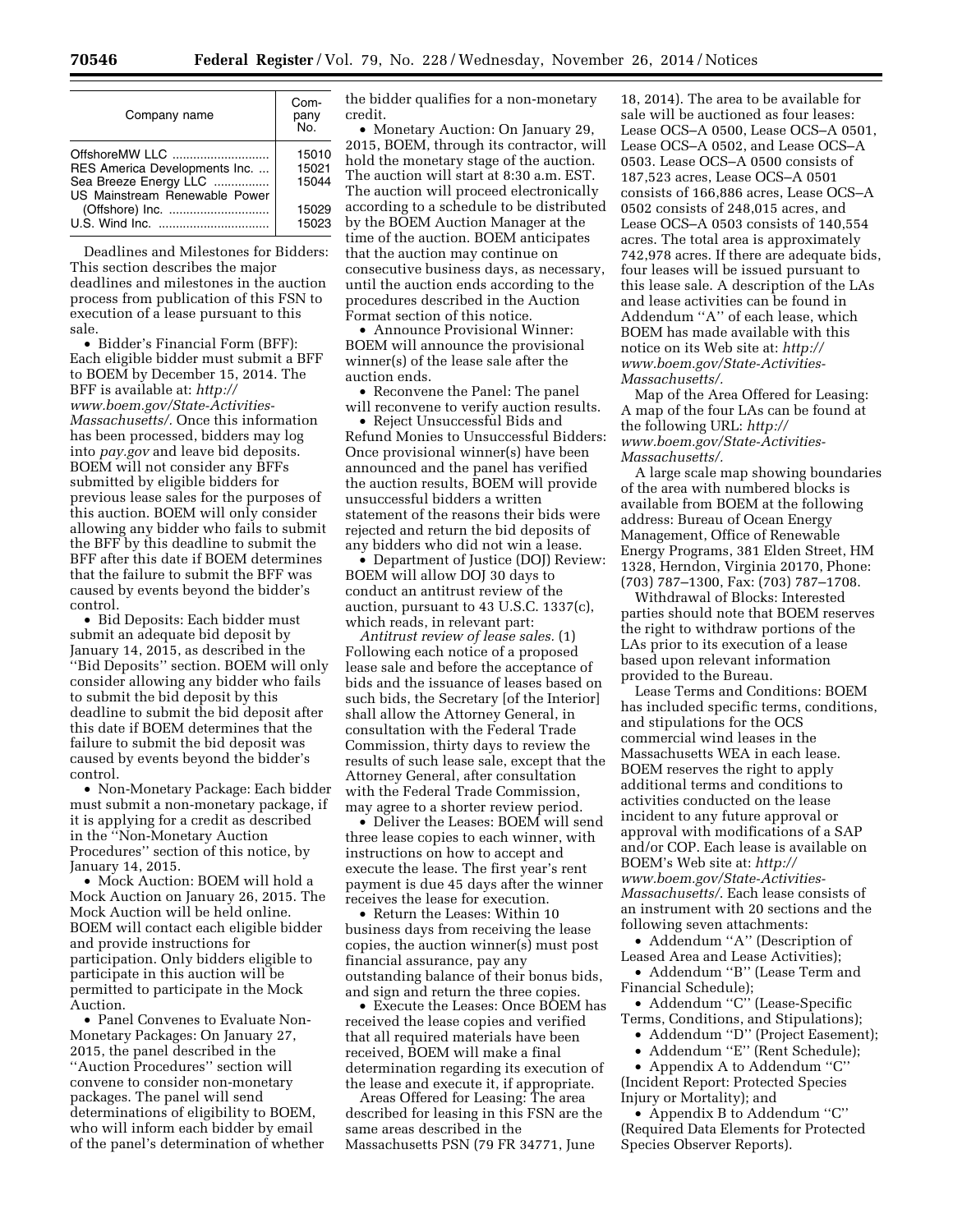Addenda ''A'', ''B'', and ''C'' provide detailed descriptions of lease terms and conditions. Addenda ''D'' and ''E'' will be completed at the time of COP approval.

Plans: Pursuant to 30 CFR 585.601, the lessee must submit a SAP within the 1 year Preliminary Term. Pursuant to 30 CFR 585.235, if the lessee intends to continue its commercial lease with an operations term, the lessee must submit a COP at least 6 months before the end of the site assessment term.

Financial Terms and Conditions: This section provides an overview of the basic annual payments that the Lessee must pay under the lease terms, and the financial assurance requirements that will be associated with each lease.

Rent: The first year's rent payment of \$3 per acre for the entire LA is due within 45 days of the date the lessee receives the lease for execution. Thereafter, annual rent payments are due on the anniversary of the Effective Date of the lease, *i.e.,* the Lease Anniversary. Once the first commercial operations under the lease begin, rent will be charged for the portion of the lease not authorized for commercial operations, *i.e.,* not generating electricity. However, instead of geographically dividing the LA into acreage that is ''generating'' and acreage that is ''non-generating,'' the fraction of the lease accruing rent is based on the fraction of the total nameplate capacity of the project that is not yet in operation. The fraction is the nameplate capacity not yet authorized for commercial operations at the time payment is due, divided by the maximum nameplate capacity after full installation of the project, as described in the COP. This fraction is then multiplied by the amount of rent that would be due for the lessee's entire LA at the rental rate of \$3 per acre to obtain the annual rent due for a given year.

For example, for a hypothetical lease the size of 742,978 acres (the size of the entire Massachusetts WEA), the amount of rent payment would be \$2,228,934 per year if no portion of the LA is authorized for commercial operations. If 500 megawatts (MW) of a project's nameplate capacity is operating (or authorized for operation), and its most recent approved COP specifies a maximum nameplate capacity of 1000 MW, the rent payment would be \$1,114,467. For the above example, this would be calculated as follows: 500 MW/1000 MW × (\$3/acre × 742,978  $acres$ ) = \$1,114,467.

If the lessee submits an application for relinquishment of a portion of the LA within the first 45 calendar days following the date that the lease is

received by the lessee for execution, and BOEM approves that application, no rent payment will be due on that relinquished portion of the LA. Later relinquishments of any LA will reduce the lessee's rent payments due for the year following BOEM's approval of the relinquishment.

The lessee also must pay rent for any project easement associated with the lease commencing on the date that BOEM approves the COP (or modification) that describes the project easement. Annual rent for a project easement that is 200 feet wide and centered on the transmission cable would be \$70 per statute mile. For any additional acreage required, the lessee must also pay the greater of \$5 per acre per year or \$450 per year.

Operating Fee: For the purposes of calculating the initial annual operating fee payment, an operating fee rate is applied to the wholesale market value of the electricity established by the Northeast-Massachusetts Hub power market and expected to be generated from the project during its first 12 months of operations. This initial payment is prorated to reflect the period between the commencement of commercial operations and the Lease Anniversary. The initial annual operating fee payment is due within 45 days of the start of commercial operations. Thereafter, subsequent annual operating fee payments are due on or before each Lease Anniversary.

The subsequent annual operating fee payments are calculated by multiplying the operating fee rate by the wholesale market value of the projected annual electric power production. For the purposes of this calculation, the market value is the product of the project's nameplate capacity, the total number of hours in the year (8,760), a capacity utilization factor, and the annual average price of electricity derived from a historical regional wholesale power price index. For example, an annual operating fee for a 100 MW wind facility operating at 40% capacity (decimal equivalent is 0.4) with a regional wholesale power price of \$40/MWh under an operating fee rate of 2% (decimal equivalent is 0.02) would be calculated to be \$280,320 as follows: Annual operating fee =  $100 \text{ MW} \times 8,760$ hours/year  $\times$  0.4  $\times$  \$40/MWh power price  $\times$  0.02.

*Operating Fee Rate:* The operating fee rate is set at 0.02 (*i.e.,* 2%) during the entire life of commercial operations.

*Nameplate Capacity:* Nameplate capacity is the maximum rated electric output, expressed in MW, which the turbines of the wind facility under commercial operations can produce at

their rated wind speed as designated by the turbine's manufacturer. The nameplate capacity at the start of each year of commercial operations on the lease will be specified in the COP. For example, if the Lessee has 20 turbines in commercial operations rated by the design manufacturer at 5 MW of output each, the nameplate capacity of the wind facility at the rated wind speed of the turbines would be 100 MW.

*Capacity Factor:* The capacity factor relates to the amount of energy delivered to the grid during a period of time compared to the amount of energy the wind facility would have produced at full capacity during that same period of time. This factor is represented as a decimal between zero and one. There are several reasons why the amount of power delivered is less than the theoretical 100% of capacity. For a wind facility, the capacity factor is mostly determined by the availability of wind. Transmission line loss and down time for maintenance or other purposes also affect the capacity factor.

The capacity factor for the year in which the commercial operation date occurs and for the first six full years of commercial operations on the lease is set at 0.4 (*i.e.,* 40%) to allow for one year of installation and testing followed by five years at full availability. At the end of the sixth year, the capacity factor may be adjusted to reflect the performance over the previous five years based upon the actual metered electricity generation at the delivery point to the electrical grid. Similar adjustments to the capacity factor may be made once every five years thereafter. The maximum change in the capacity factor from one period to the next will be limited to plus or minus 10 percent of the previous period's value.

*Wholesale Power Price Index:* The wholesale power price, expressed in dollars per MW-hour, is determined at the time each annual operating fee payment is due, based on the weighted average of the inflation-adjusted peak and off-peak spot price indices for the Northeast–Massachusetts Hub power market for the most recent year of data available as reported by the Federal Energy Regulatory Commission (FERC) as part of its annual *State of the Markets Report* with specific reference to the summary entitled, ''Electric Market Overview: Regional Spot Prices.'' The wholesale power price is published as the annual spot price and then adjusted for inflation using the implicit price deflator. The original spot price is inflated to the year in which the operating fee is to be due. Data on annual implicit price deflators are reported by the U.S. Department of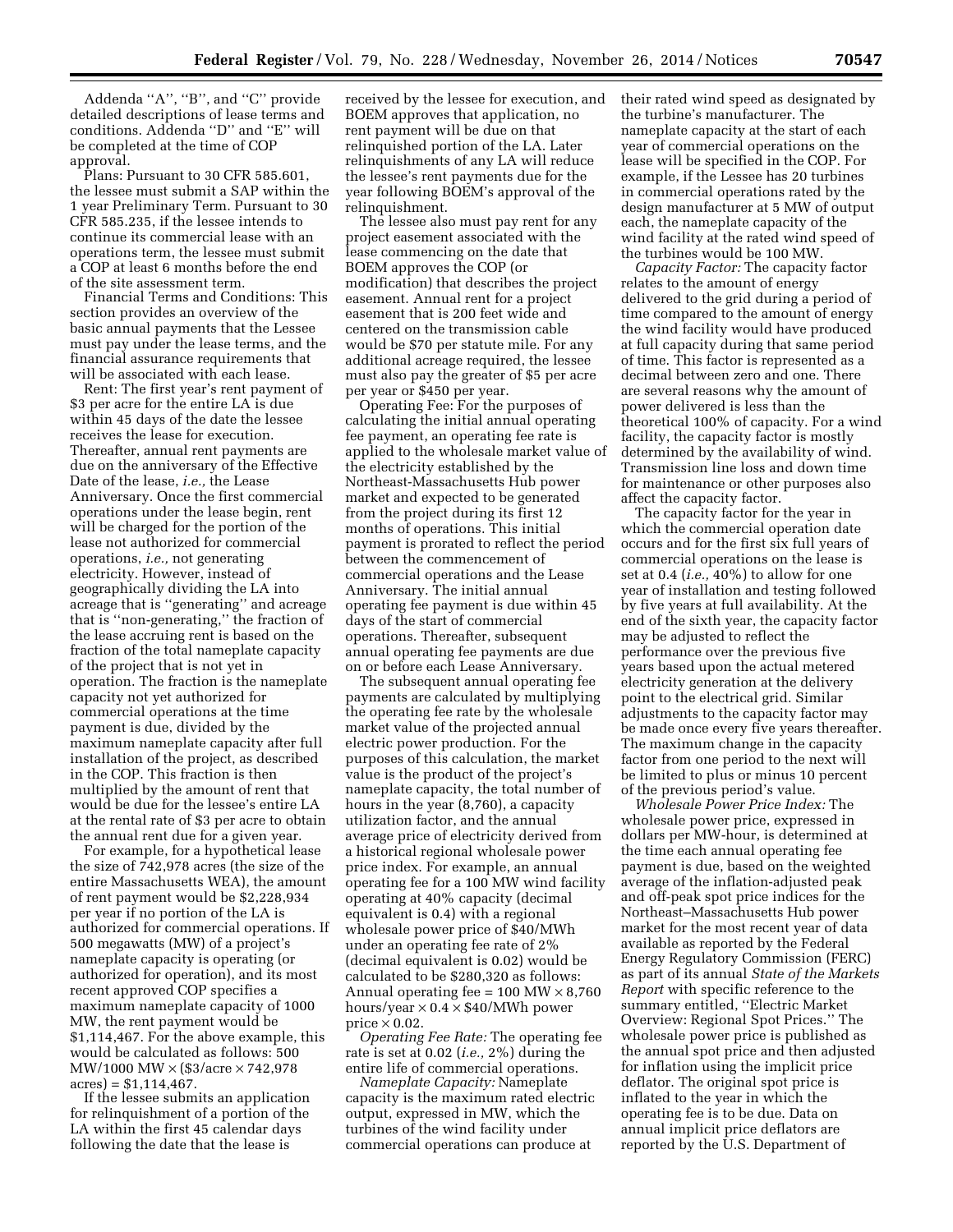Commerce's Bureau of Economic Analysis.

Financial Assurance: Within 10 business days after receiving the lease copies, the provisional winner must provide an initial lease-specific bond or other approved means of meeting the Lessor's initial financial assurance requirements in the amount of \$100,000. BOEM will base the amount of all SAP, COP, and decommissioning financial assurance requirements on estimates of the cost to meet all accrued lease obligations. BOEM will determine the amount of supplemental and decommissioning financial assurance requirements on a case-by-case basis.

The financial terms can be found in Addendum ''B'' of the lease, which BOEM has made available with this notice on its Web site at: *[http://](http://www.boem.gov/State-Activities-Massachusetts/) [www.boem.gov/State-Activities-](http://www.boem.gov/State-Activities-Massachusetts/)[Massachusetts/.](http://www.boem.gov/State-Activities-Massachusetts/)* 

Bid Deposit: A bid deposit is an advance cash deposit submitted to BOEM in order to participate in the auction. No later than January 14, 2015, each bidder must have submitted a bid deposit of \$450,000 per unit of desired initial eligibility. Each lease is worth one unit of bid eligibility in the auction. Any participant intending to bid on only one of the leases during the auction must submit a bid deposit of \$450,000. The required bid deposit for any participant intending to bid on multiple leases in the first round of the auction will be the number of leases the bidder intends to bid on multiplied by \$450,000. For example, the required bid deposit for any participant intending to bid on three leases in the first round of the auction will be \$1,350,000. BOEM will only consider allowing any bidder who fails to submit the bid deposit by this deadline to submit the bid deposit after this date if BOEM determines that the failure to submit the bid deposit was caused by events beyond the bidder's control. Bid deposits will be accepted online via *pay.gov.* 

Following publication of the FSN, each bidder must fill out the BFF included in the FSN. BOEM has made a copy of the BFF available with this notice on its Web site at: *[http://](http://www.boem.gov/State-Activities-Massachusetts/) [www.boem.gov/State-Activities-](http://www.boem.gov/State-Activities-Massachusetts/)[Massachusetts/.](http://www.boem.gov/State-Activities-Massachusetts/)* This form requests that each bidder designate an email address, which the bidder should use to create an account in *pay.gov.* After establishing the *pay.gov* account, bidders may use the Bid Deposit Form on the *pay.gov* Web site to leave a deposit. BOEM will not consider any BFFs submitted by eligible bidders for previous lease sales for the purposes of this auction. BOEM will only consider allowing any bidder who fails to submit the BFF by this deadline to submit the BFF after this date if BOEM determines that the failure to submit the BFF was caused by events beyond the bidder's control.

Following the auction, bid deposits will be applied against any bonus bids or other obligations owed to BOEM. If the bid deposit exceeds a bidder's total financial obligation, the balance of the bid deposit will be refunded to the bidder. BOEM will refund bid deposits to unsuccessful bidders.

Minimum Bid: In this auction, approximately 187,523 acres will be offered for sale as Lease OCS–A 0500, approximately 166,886 acres will be offered for sale as Lease OCS–A 0501, approximately 248,015 acres will be offered for sale as Lease OCS–A 0502, and approximately 140,554 acres will be offered for sale as Lease OCS–A 0503. BOEM has established for this lease sale a minimum bid of \$1 per acre for each LA. Therefore, the minimum acceptable bid will be \$187,523 for Lease OCS–A 0500, \$166,886 for Lease OCS–A 0501, \$248,015 for Lease OCS–A 0502, and \$140,554 for Lease OCS–A 0503.

## **Auction Procedures**

## **Summary**

For the sale of Lease OCS–A 0500, Lease OCS–A 0501, Lease OCS–A 0502, and Lease OCS–A 0503, BOEM will use a multiple-factor auction format with a multiple-factor bidding system. Under this system, BOEM may consider a combination of monetary and nonmonetary factors, or ''variables,'' in determining the outcome of the auction. BOEM has appointed a panel of three BOEM employees for the purposes of reviewing the non-monetary packages and verifying the results of the lease sale. BOEM reserves the right to change the composition of this panel prior to the date of the lease sale. The panel will meet to consider non-monetary packages on January 27, 2015. The panel will determine whether any bidder has earned a non-monetary credit to be used during the auction, and, if one or more bidders have earned such a credit, the percentage of the monetary bid the credit will be worth.

The auction will balance consideration of two variables: (1) A cash bid, and (2) a non-monetary credit, *i.e.,* if a bidder holds a Community Benefits Agreement (CBA) or a Power Purchase Agreement (PPA), as described herein. In sum, these two variables comprise the multi-factor bid or ''As-Bid'' auction price. A bidder's As-Bid price, which is the sum of its cash bid and any credit portion earned, can be submitted by the bidder at BOEM's

asking price or as an Intra-Round Bid price subject to certain conditions, as described more fully herein. BOEM's regulations at 30 CFR 585.220(a)(4) and 585.221(a)(6) provide for multiple-factor auctions, wherein both monetary and non-monetary bid variables may be considered.

## **Overview of the Multiple-Factor Bidding Format Proposed for This Sale**

Under a multiple-factor bidding format, as set forth at 30 CFR 585.220(a)(4), BOEM may consider a combination of factors as part of a bid. The regulations state that one bid proposal per bidder will be accepted, but do not further specify the procedures to be followed in the multiple-factor format. A multiple-factor format is intended to allow BOEM flexibility in administering the auction and in balancing the variables presented. The regulations leave to BOEM the determination of how to administer the multiple-factor auction format to ensure the receipt of a fair return under the Act, 43 U.S.C. 1337(p)(2)(A). BOEM has chosen to do this through an auction format that considers a non-monetary factor along with ascending bidding over multiple rounds, sharing certain useful information with bidders at the end of each auction round (*e.g.,* the number of live bids associated with each LA), and ensuring that a bidder's live bid submitted in the final round of the auction will win the LAs included in that bid. This auction format enhances competition and reduces bidder uncertainty more effectively than other auction types that BOEM considered.

BOEM's regulations at 30 CFR 585.220(a)(4) provide for a multi-round auction in which each bidder may submit only one proposal per LA or for a set of LAs in each round of the auction. This formulation presents an administratively efficient auction process. It also takes advantage of the flexibility built into the regulations by enabling BOEM to benefit from both the consideration of more than one bidding factor and the price discovery involved in successive rounds of bidding.

The auction will be conducted in a series of rounds. At the start of each round, BOEM will state an asking price for each LA offered. The asking price for a bid on more than one LA is the sum of the asking prices for each LA in the bid. Each bidder will indicate whether it is willing to meet the asking price for one or more LAs. A bid submitted at the full asking price for one or more LAs in a particular round is referred to as a ''live bid.'' A bidder must submit a live bid for at least one of the LAs in each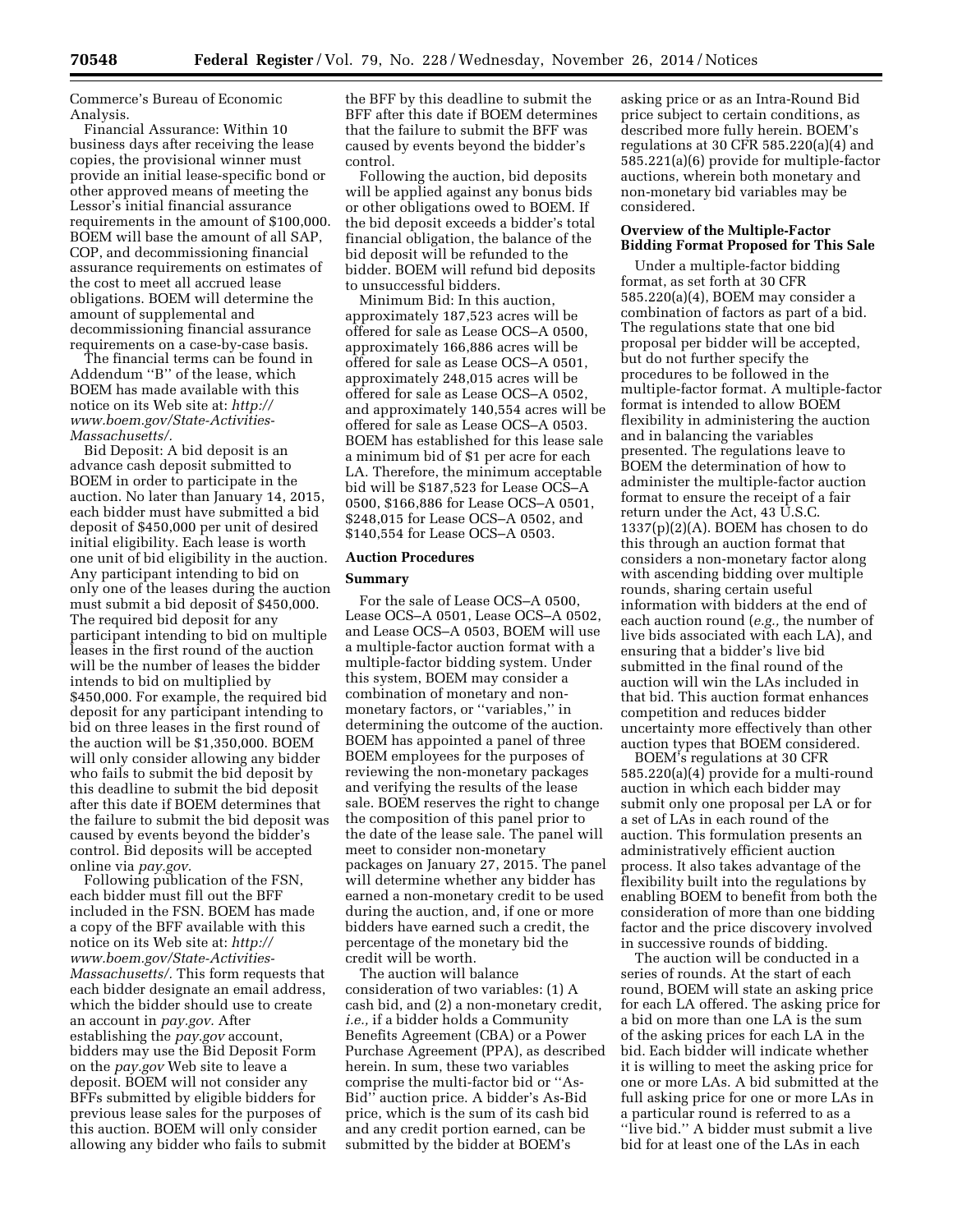round to participate in the next round of the auction. As long as there is at least one LA that is included in two or more live bids, the auction continues, and the next round is held.

A bidder may meet the asking price by submitting a monetary bid equal to the asking price or, if it has earned a credit, by submitting a multiple-factor bid—that is, a live bid that consists of a monetary element and a non-monetary element, the sum of which equals the asking price. A multiple-factor bid would consist of the sum of a cash portion and any credit portion that the bidder has earned.

An uncontested bid is a live bid that does not overlap with other live bids in that round. For example, a bid for two LAs is considered contested if any LA included in that bid is included in another bid—a bid cannot be ''partially uncontested.'' If a bidder submits an uncontested bid consisting of one or more LA, and the auction continues for another round, BOEM automatically carries that same live bid forward as a live bid into the next round, and BOEM's asking price for the LA(s) contained in the uncontested bid would remain unchanged from the previous round. If the price on any LA(s) in that bid rises later in the auction because another bidder places a live bid on one or more of those LAs, BOEM will stop automatically carrying forward the previously uncontested bid. Once the asking price(s) goes up, the bidder that placed the previously carried-forward bid is free to bid on any LA at the new asking price(s).

Following each round in which any LA is contained in more than one live bid, BOEM will raise the asking price for that LA by an increment determined by BOEM. The auction concludes at the end of the round in which none of the four LAs is included in the live bid of more than one bidder. The series of rounds and the rising asking prices set by BOEM will facilitate consideration of the first variable—the cash portion of the bid.

The second variable—a credit of 10% of a monetary bid for holding a CBA or a credit of up to 25% of a monetary bid for holding a PPA—will be applied throughout the auction rounds as a form of imputed payment against the asking price for the highest priced LA in a bidder's multiple-factor bid. This credit serves to supplement the amount of a cash bid proposal made by a particular bidder in each round. In the case of a bidder holding a credit and bidding on more than one LA, the credit will be applied only on the LA with the highest asking price. More details on the nonmonetary factors are found in the ''Credit Factors'' section herein.

Under BOEM's regulations at 30 CFR 585.222(d), determination of the winning bid is made by the panel. The regulations state that BOEM ''will determine the winning bid for proposals submitted under the multiple-factor bidding format on the basis of selection by the panel . . .'' 30 CFR 585.224(h). The panel will evaluate each nonmonetary package to determine whether it meets the criteria provided in this FSN, and therefore whether it will qualify for a credit for its holder. It is possible that the panel could determine that no bidder qualifies for a nonmonetary credit during the auction, in which case the auction would proceed as described in this FSN. The panel will determine the winning bids for each LA in accordance with the procedures described in this FSN.

## **Details of the Auction Process**

#### *Bidding—Live Bids*

Each bidder is allowed to submit a live bid for any number of LAs based on its "eligibility" at the opening of each round. A bidder's initial eligibility is determined based on the amount of the bid deposit submitted by the bidder by January 14, 2015. To be eligible to offer a bid on one LA at the start of the auction, a bidder must submit a bid deposit of \$450,000. To be eligible to offer a bid on two LAs in the first round of the auction, the bidder must submit a bid deposit of \$900,000; for three LAs, the bid deposit is \$1,350,000; for four LAs, the bid deposit is \$1,800,000. A bidder's bid deposit will be used by BOEM as a down payment on any monetary obligations incurred by the bidder should it be awarded a lease.

As the auction proceeds, a bidder's continuing eligibility is determined by the number of LAs included in its live bid submitted in the round prior to the current round. That is, if a bidder submitted a live bid on one LA in the previous round, that bidder may submit a bid that includes at most one LA in the current round. If a bidder submitted a live bid comprised of two or more LAs in the previous round, that bidder may submit a live bid that also includes that number of LAs in the current round. Unless a bidder has an uncontested bid that is carried forward into the next round, a bidder that submitted a live bid for one or more LAs may choose to submit a live bid for fewer LAs than the maximum number it is eligible to include in its bid. Thus, eligibility in successive rounds may stay the same or go down, but it can never go up.

In the first round of the auction, bidders have the following options:

A bidder with an initial eligibility of one (that is, a bidder who submitted a bid deposit of \$450,000) may:

• Submit a live bid on any of the four LAs, or

• Submit nothing, and drop out of the auction.

A bidder with an initial eligibility of more than one (that is, a bidder who submitted a bid deposit of \$900,000 up to \$1,800,000) may:

• Submit a live bid for any number of LAs up to its bid eligibility, or

• Submit nothing, and drop out of the auction.

There is no requirement that the LAs contained in a live bid be contiguous. A bidder who has included multiple LAs in a live bid can include any combination of LAs up to the bidder's bid eligibility. Before each subsequent round of the auction, BOEM will raise the asking price for any LA that received more than one live bid in the previous round. BOEM will not raise the asking price for a LA that received only one or no live bids in the previous round.

BOEM, in its sole discretion, will determine asking price increments. BOEM will base asking price increments on a number of factors, including:

• Making the increments sufficiently large that the auction will not take an unduly long time to conclude; and

• Decreasing the increments as the asking price of a LA nears its apparent final price.

BOEM reserves the right during the auction to increase or decrease increments if it determines, in its sole discretion, that a different increment is warranted to enhance the efficiency of the auction process.

A bidder must submit a live bid in each round of the auction (or have an uncontested live bid automatically carried forward by BOEM) for it to remain active and continue bidding in future rounds. All of the live bids submitted in any round of the auction will be preserved and considered binding until determination of the winning bids is made. Therefore, the bidders are responsible for payment of the bids they submit and can be held accountable for up to the maximum amount of those bids determined to be winning bids during the final award procedures.

Between rounds, BOEM will release the following information:

• The level of demand for each LA in the previous round of the auction (*i.e.,*  the number of live bids that included the LA); and

• The asking price for each LA in the upcoming round of the auction.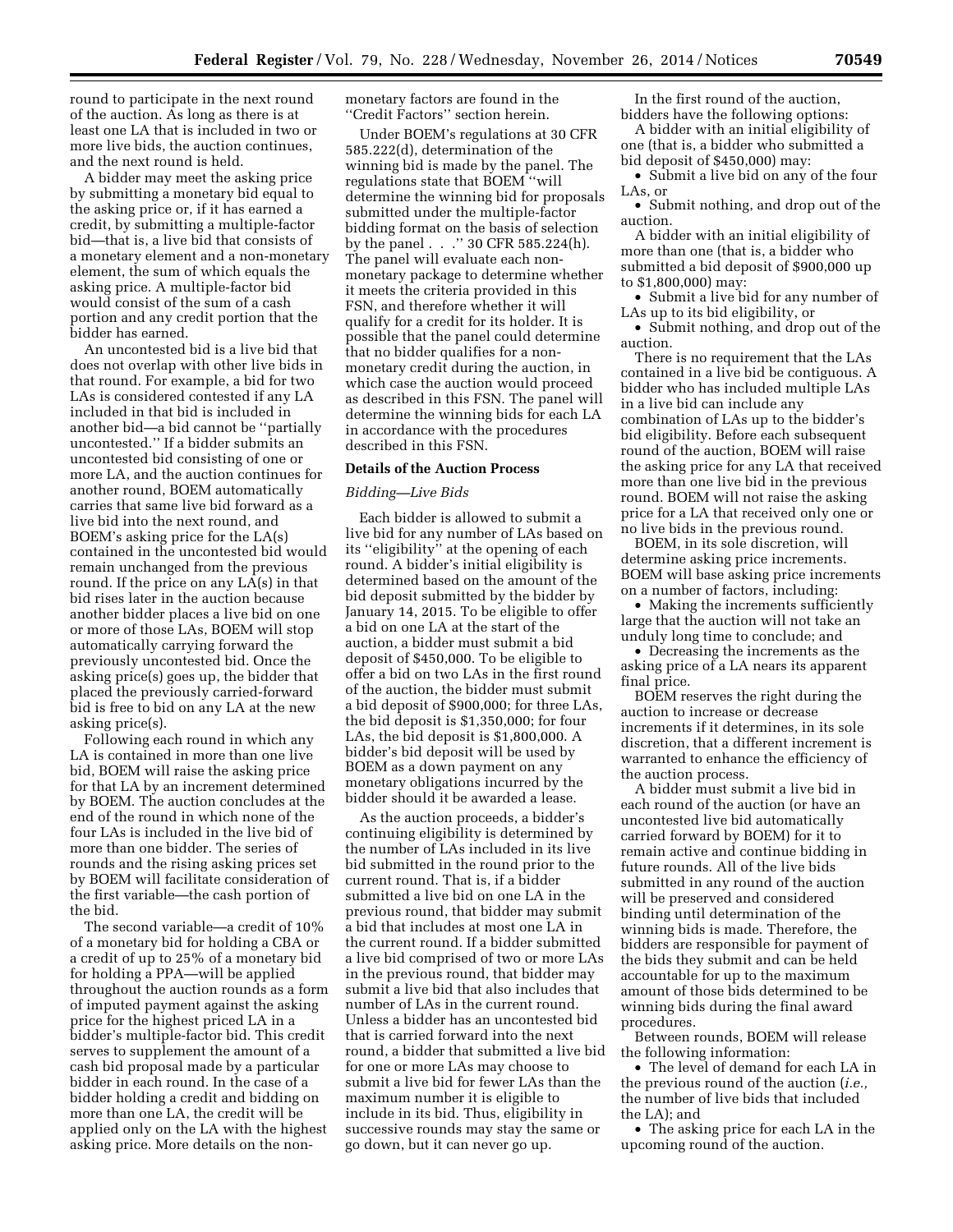In any subsequent round of the auction, if a bidder's previous round bid was uncontested, and the auction continues for another round, then BOEM will automatically carry forward that bid as a live bid in the next round. A bidder whose bid is carried forward will not have an opportunity to modify or drop its bid until some other bidder submits a live bid that overlaps with the LA(s) in the carried forward bid. In particular, for rounds in which a bidder finds its uncontested bid is carried forward, the bidder will be unable to do the following:

• Switch to any other LAs;

• Submit an Intra-Round Bid (see herein for discussion of Intra-Round Bids); or

• Drop out of the auction.

A bidder may be bound by that bid or, indeed, by any other bid which BOEM determines is a winning bid in the award stage. Hence, a bidder cannot drop an uncontested bid. In no scenario can a bidder be relieved of any of its bids from any round until a final determination is made of the winners of the auction.

Except when a bidder's bid is being carried forward by BOEM (*i.e.,* an uncontested bid), a bidder with an eligibility of one (that is, a bidder who submitted a live bid for one LA in the previous round) may:

• Submit a live bid for any of the four LAs;

• Submit an Intra-Round Bid for the same LA for which the bidder submitted a live bid in the previous round, and exit the auction; or

• Submit nothing, and drop out of the auction.

Additionally, if a bid is not carried forward by BOEM (*i.e.,* a contested bid), a bidder with an eligibility of two or more (that is, a bidder who submitted a live bid for two or more LAs in the previous round) may:

• Submit a live bid for any number of LAs up to its eligibility;

• Submit an Intra-Round Bid for the specific combination of LAs in that bidder's previous-round bid, and a live bid for any number of LAs fewer than the number of LAs in that bidder's previous-round bid;

• Submit an Intra-Round Bid for the specific combination of LAs in that bidder's previous-round bid, no live bids, and exit the auction; or

• Submit nothing, and drop out of the auction.

Subsequent auction rounds occur in this sale as long as one of the four LAs is contested. The auction concludes at the end of the round in which none of the four LAs is included in the live bid

of more than one bidder, *e.g.,* all live bids are uncontested.

#### *Bidding—Intra-Round Bids*

All asking prices and asking price increments will be determined by the BOEM Auction Manager. Intra-round bidding allows bidders to more precisely express the maximum price they are willing to offer for a single LA or for a combination of LAs while also minimizing the chance of ties. An Intra-Round Bid must consist of a single offer price for exactly the same LA(s) included in the bidder's live bid in the previous round.

When submitting an Intra-Round Bid, the bidder is indicating that it is not willing to meet the current round's asking price, but it is willing to pay more than the previous round's asking price. In particular, in an Intra-Round Bid, the bidder specifies the maximum (higher than the previous round's asking price and less than the current round's asking price) that it is willing to offer for the specific LA(s) in its previous round's live bid.

Although an Intra-Round Bid is *not* a live bid, in the round in which a valid Intra-Round Bid is submitted for any number of LAs, the bidder's eligibility for a live bid in that same round and future rounds is permanently reduced to one less than the amount of LAs for which the bidder was eligible to bid in the previous round. In other words, once an Intra-Round Bid is submitted, the bidder will never again have the opportunity to submit a live bid on as many LAs as it has bid in previous rounds.

BOEM will not consider the presence of Intra-Round Bids for the purpose of determining whether to increase the asking price for a particular LA or to end the auction. Also, BOEM will not count or share with bidders between rounds the number of Intra-Round Bids received for each LA.

All of the Intra-Round Bids submitted during the auction will be preserved, and may be determined to be winning bids. Therefore, bidders are responsible for payment of the bids they submit and may be held accountable for up to the maximum amount of any Intra-Round Bids or live bids determined to be winning bids during the final award procedures.

Please note that all bids are treated as separate packages in deciding how and to whom to award LAs. In other words, Intra-Round bids, like all other bids consisting of more than one LA, are not divisible. The auction rules also guarantee that a final round live bid is a provisionally winning bid. Accordingly, a bidder's earlier round

bid for multiple LAs, which contains one or more of the LAs included in a final round bid of a different bidder, cannot be a provisionally winning bid. For example, if an Intra-Round bid is submitted for two LAs, and in the final round a different bidder submits a live bid for only one of those lease areas, the Intra-Round bid will not be considered for the area that did not receive a live bid. Because Intra-Round bids are considered inseparable packages, in this scenario the Intra-Round bid cannot win either LA.

#### *Determining Provisional Winners*

After the bidding ends, BOEM will determine the provisionally winning bids in accordance with the process described in this section. This process consists of two stages: Stage 1 and Stage 2, which are described below. Once the auction ends, nothing further is required of bidders within or between Stages 1 and 2. In practice, the stages of the process will be determined by the auction software, which will analyze the monetary and credit portion of the bids, determine provisional winners, find the LAs won by the provisional winners, and calculate the applicable bid prices to be paid by the winners for the LAs they won. This evaluation will be reviewed, checked and validated by the panel. The determination of provisional winners, in both stages, will be based on the two auction variables, as well as on a bidder's adherence to the rules of the auction, and the absence of conduct detrimental to the integrity of the competitive auction.

• *Stage 1* 

Live bids submitted in the final round of the auction are Qualified Bids. Live bids submitted before the final round and any Intra-Round Bids submitted in any round of the auction are Contingent Bids. In Stage 1, a bidder with a Qualified Bid is provisionally assured of winning the LA(s) included in its final round bid, regardless of any other Contingent Bids. If all four LAs receive live bids in the final round, they are awarded to bidders in Stage 1, and the second award stage is not necessary. If any LA received a Contingent Bid but not a Qualified Bid, BOEM will proceed to Stage 2 to award the leases.

Following the auction, all winning bidders must pay the price associated with their winning bids, which may consist of cash and non-monetary credits or just cash.

• *Stage 2* 

In Stage 2, BOEM will consider Contingent Bids to determine if the LA(s) not awarded in Stage 1 can be awarded in Stage 2. BOEM will award these LAs in Stage 2 based upon the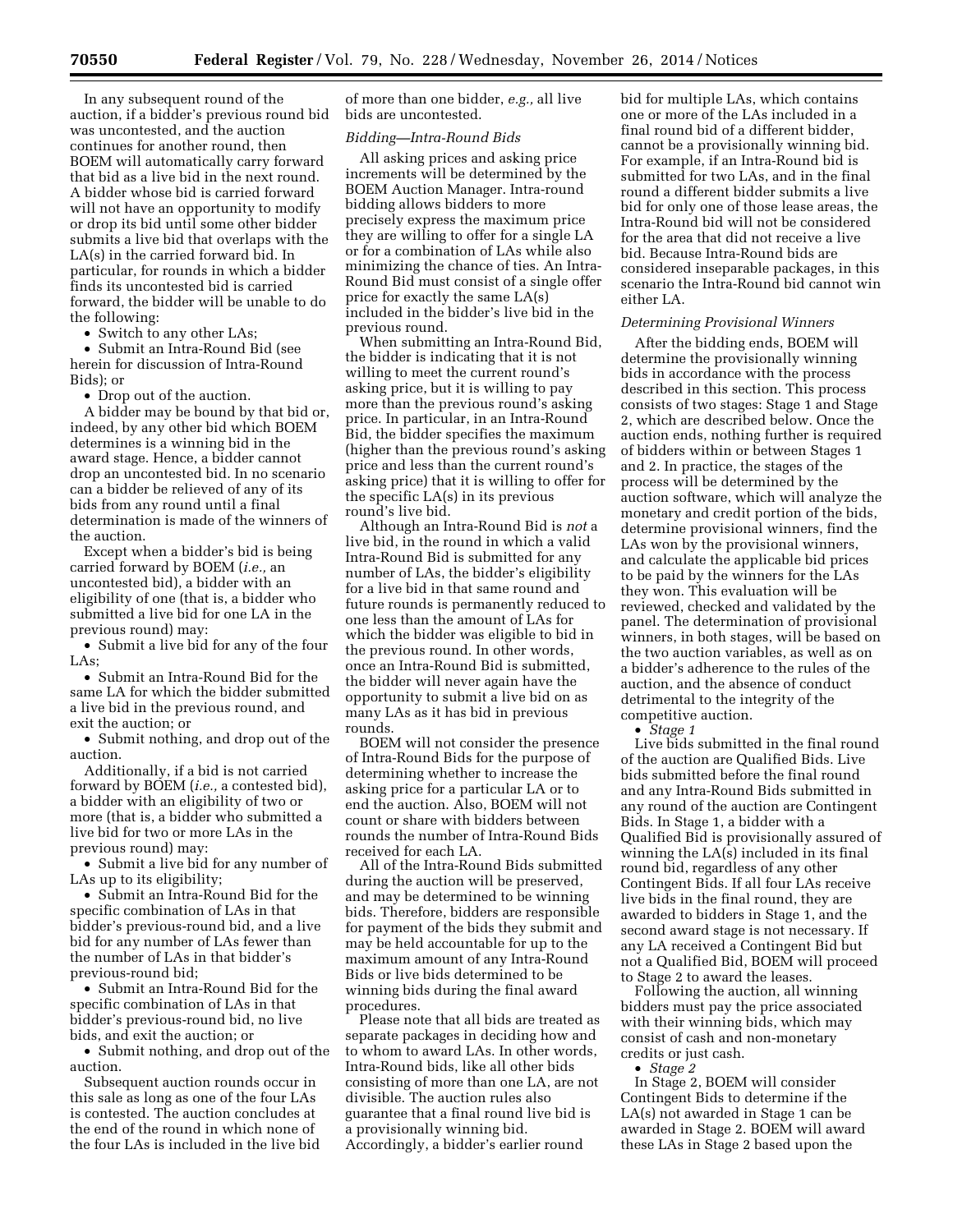Contingent Bids that maximize the total As-Bid prices in the auction. However, in order to preserve the award of Qualified Bids in Stage 1, the only circumstance in which a Contingent Bid may replace a Qualified Bid is when the Contingent Bid is submitted by the same bidder and includes the LA of the Qualified Bid it replaces. For example, if a particular bidder placed a live bid for the Lease OCS–A 0500 in the final round of the auction, in Stage 2, if there are LAs that did not receive a final round live bid, BOEM will review the bids placed in the auction to determine if the same bidder placed a Contingent Bid containing Lease OCS–A 0500 and one or more other LAs. If this Contingent Bid maximizes the As-Bid prices in the auction, BOEM may choose this bid as the winning bid instead of that bidder's Qualified Bid for Lease OCS–A 0500. If the bidder's Qualified Bid is replaced by its Contingent Bid for Lease OCS–A 0500 and one or more of the other LAs (either by an Intra-Round bid for those LAs or by a live bid comprised of those LAs), the bidder would pay the price associated with its Contingent Bid for the LAs contained therein.

Under certain circumstances, different combinations of Contingent Bids from two or more bidders may result in the same total As-Bid price. In such cases, BOEM will resolve the resulting tie with a random drawing.

In the event a bidder submits a bid for a LA that the panel and BOEM determine to be a winning bid, the bidder will be expected to sign the applicable lease documents in a timely manner and submit the full cash payment due, pursuant to 30 CFR 585.224. If a bidder fails to timely sign and pay for the lease, then BOEM will not issue the lease to that bidder, and the bidder will forfeit its bid deposit. BOEM may take into account failure of a bidder to timely pay the full amount due in determining whether the bidder is financially capable to participate in other lease sales under BOEM's regulations at 30 CFR 585.106 and 585.107.

## **Credit Factors**

Prior to the auction, BOEM will convene a panel pursuant to 30 CFR 585.222(d) to evaluate bidders' nonmonetary packages to determine whether and to what extent each bidder is eligible for a non-monetary credit applicable to the As-Bid auction price for one of the LAs in each round of the auction, as described herein. Any single PPA or CBA cannot be used by more than one bidder in the auction.

The percentage credit that will be applicable to each bidder throughout the auction and award process is determined based on the panel's evaluation of required documentation submitted by the bidders as of January 14, 2015. Bidders will be informed by email before the monetary auction about the percentage credit applicable to their bids. A bidder may not receive more than one credit, and the bid credit will be applicable to only one LA. Any nonmonetary credit will be applicable only to the highest priced LA in a bid for multiple LAs. For an Intra-Round Bid containing multiple LAs, the highest priced LA will be determined using the previous round's asking prices. After application of the credit percentage to the appropriate As-Bid auction price, it will be rounded to the nearest whole dollar amount.

The bidder's credit percentage is limited to the greater of 10% for a CBA or up to 25% for a PPA. This credit percentage will be applied to the highest priced LA related to the bidder's latest live bid or Intra-Round Bid. During each round, bidders are informed by the BOEM Auction System how the credit applies to their live bid and any Intra-Round Bid. In the case of a live bid for multiple LAs, the credit will apply only to the LA having the highest current round asking price. In the case of an Intra-Round Bid for multiple LAs, the credit will apply only to the highestpriced LA, but the applicable price for calculating the credit will be based on the previous round's asking prices, not on any additional amount above the previous round's asking prices as reflected in the incremental amount associated with its Intra-Round Bid.

The panel will review the nonmonetary package submitted by each bidder, and, based on the criteria of a PPA or CBA as provided in this FSN, determine whether bidders have established that they are qualified to receive a credit and the percentage at which that credit will apply. If the panel determines that no bidder has qualified for a non-monetary credit, the auction will proceed with each bidder registered with no imputed credit.

#### **Credit Factor Definitions**

The following definitions describe the factors for which bidders may earn a credit.

*Community Benefits Agreement*s (CBA). BOEM will provide a 10% credit for any bidder that can demonstrate that it has executed a CBA, as defined in this section. In order for a non-monetary package to qualify for a 10% credit in this auction, the BOEM-appointed panel must answer ''yes'' to the following questions:

- 1. Is there a legally binding contract?
- 2. Is the contract between:
- a. A bidder; and
- b. One or more community-based organizations (CBO)?

3. Has the bidder committed to provide specified community benefits?

4. Has the CBO committed in specific ways to support the project in the governmental approval process?

A community-based organization (CBO) is defined as: A legally incorporated organization whose membership includes residents or property owners of a community within the potentially affected region, the local government of the community, or an entity created or managed by the local government(s) of the community or communities.

Bidders seeking non-monetary credit for a CBA must submit the CBA as part of their non-monetary package by the date specified in this FSN. In addition, bidders must include a description of how the CBA meets the requirements outlined in this FSN. For protection of confidential business information, please see the section entitled, ''Protection of Privileged or Confidential Information'' in this notice.

*Power purchase agreement* (PPA) is any legally enforceable long-term contract negotiated between an electricity generator (Generator) and a power purchaser (Buyer) that identifies, defines, and stipulates the rights and obligations of one party to produce, and the other party to purchase, energy from an offshore wind project to be located in the lease sale area. Except where approval of the PPA by the Massachusetts Department of Public Utilities would not otherwise be required, such approval must be obtained before a PPA will be eligible for credit in a non-monetary package in BOEM's lease sale. The PPA must state that the Generator will sell to the Buyer and the Buyer will buy from the Generator capacity and/or energy products from the project, as defined in the terms and conditions set forth in the PPA. Energy products to be supplied by the Generator and the details of the firm cost recovery mechanism approved by the state's public utility commission or other applicable authority used to recover expenditures incurred as a result of the PPA must be specified in the PPA. To qualify, a PPA must contain the following terms or supporting documentation:

(i) A complete description of the proposed project;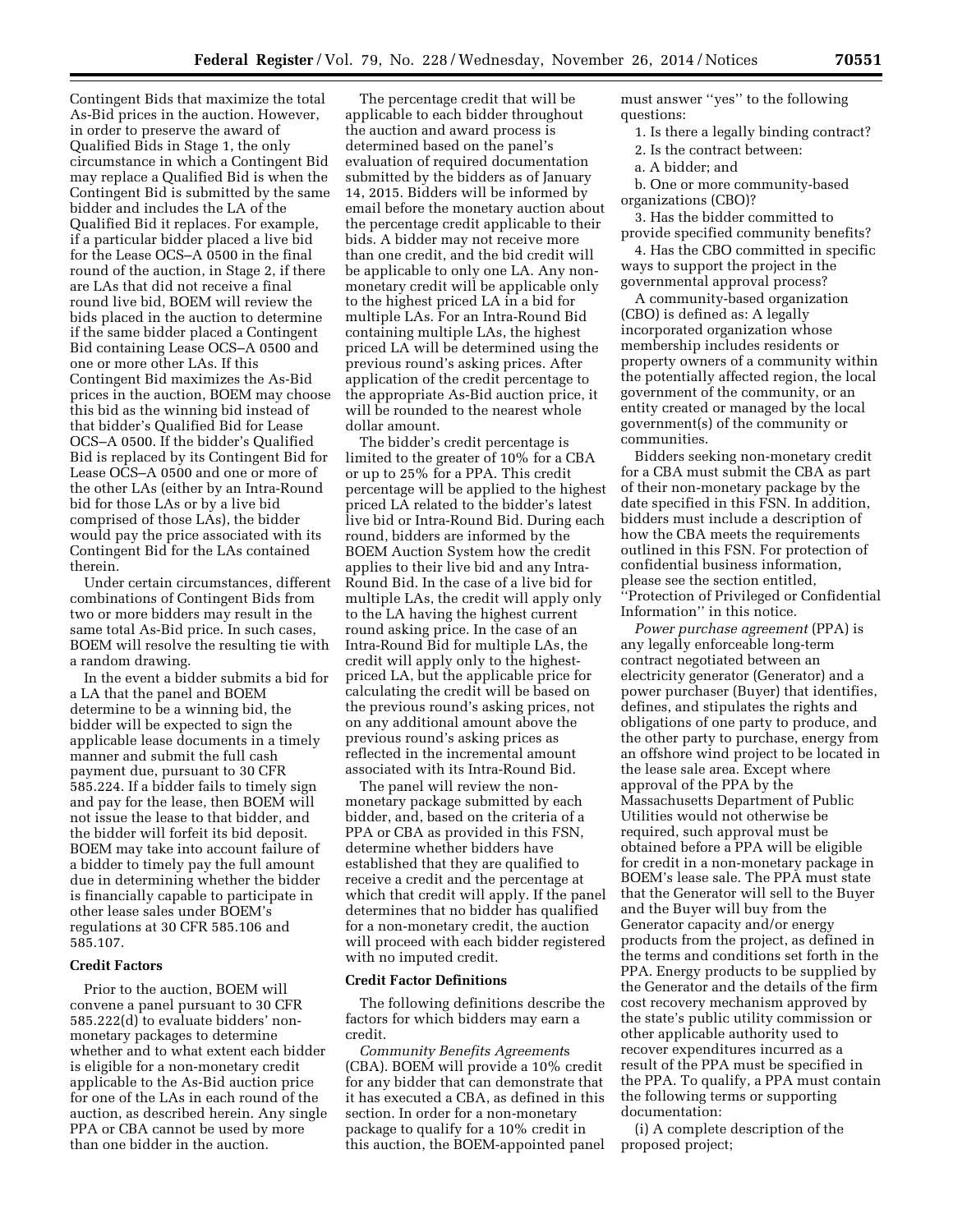(ii) Identification of both the electricity Generator and Buyer that will enter into a long term contract;

(iii) A timeline for permitting, licensing, and construction;

(iv) Pricing projected under the long term contract being sought, including prices for all market products that would be sold under the proposed long term contract;

(v) A schedule of quantities of each product to be delivered and projected electrical energy production profiles;

(vi) The term for the long-term contract;

(vii) Citations to all filings related to the PPA that have been made with state and Federal agencies, and identification of all such filings that are necessary to be made; and

(viii) Copies of or citations to interconnection filings related to the PPA.

If the panel determines a bidder has executed a PPA for at least 250 MW, it will be eligible for the entire 25% credit.

# Partial Credit =  $\frac{\text{(Full Credit * Partial PPA)}}{\text{Full PPA}}$

Where:

- Partial Credit = Percent credit for which a smaller PPA is eligible
- $\bullet$  Full PPA = 250 MW
- Full Credit = 25%
- Partial PPA = amount (less than 250 MW) of power under contract

## **Additional Information Regarding the Auction**

#### *Non-Monetary Auction Procedures*

All bidders seeking a non-monetary auction credit are required to submit a non-monetary auction package. If a bidder seeks a non-monetary auction credit, this submission must contain information sufficient to establish the bidder's eligibility to receive a nonmonetary credit in the monetary phase of the auction. Further information on this subject can be found in the section of this notice entitled, ''Credit Factor Definitions.'' If a bidder does not submit a non-monetary package by January 14, 2015, to BOEM, then BOEM will assume that bidder is not seeking a nonmonetary auction credit and the panel will not consider that bidder for a nonmonetary auction credit.

#### *Bidder Authentication*

Prior to the auction, the Auction Manager will send several bidder authentication packages to the bidders shortly after BOEM has processed the BFFs. One package will contain tokens for each authorized individual. Tokens are digital authentication devices. The tokens will be mailed to the Primary Point of Contact indicated on the BFF. This individual is responsible for distributing the tokens to the individuals authorized to bid for that company. *Bidders are to ensure that each token is returned within three business days following the auction.* An addressed, stamped envelope will be provided to facilitate this process. In the event that a bidder fails to submit a bid deposit or does not participate in the

auction, BOEM will de-activate that bidder's token and login information, and the bidder will be asked to return its tokens.

The second package contains login credentials for authorized bidders. The login credentials will be mailed to the address provided in the BFF for each authorized individual. Bidders can confirm these addresses by calling 703– 787–1320. This package will contain user login information and instructions for accessing the Auction System Technical Supplement and Alternative Bidding Form. The login information, along with the tokens, will be tested during the Mock Auction.

#### *Monetary Auction Times*

This section will describe, from a bidder's perspective, how the auction will take place. This information will be elaborated on and clarified in the Auction System Technical Supplement available on BOEM's Web site at: *[http://](http://www.boem.gov/State-Activities-Massachusetts/) [www.boem.gov/State-Activities-](http://www.boem.gov/State-Activities-Massachusetts/)[Massachusetts/.](http://www.boem.gov/State-Activities-Massachusetts/)* The Auction System Technical Supplement describes auction procedures that are incorporated by reference in this notice, except where the procedures described in the Auction System Technical Supplement directly contradict this notice.

The monetary auction will begin at 8:30 a.m. EST on January 29, 2015. Bidders may log in as early as 8:00 a.m. on that day. We recommend that bidders log in earlier than 8:30 a.m. on that day to ensure that any login issues are resolved prior to the start of the auction. Once bidders have logged in, they should review the auction schedule, which lists the start times, end times, and recess times of each round in the auction. Each round is structured as follows:

- Round bidding begins;
- Bidders enter their bids;

• Round bidding ends and the Recess begins;

If the panel determines a bidder has executed a PPA for an amount less than 250 MW, the bidder may still be eligible for a non-monetary credit proportional to the PPA's fraction of 250 MW. The smaller percentage for a partial credit will be calculated according to the

formula below:

• During the Recess, previous Round results are posted;

• Bidders review the previous Round results and prepare their next Round bids;

• Next Round bidding begins. The first round will last about 30 minutes, though subsequent rounds may be shorter. Recesses are anticipated to last approximately 10 minutes. The descriptions of the auction schedule and asking price increments included with this FSN are tentative. Bidders should consult the auction schedule on the bidding Web site during the auction for updated times. Bidding will continue until about 6:00 p.m. each day. BOEM anticipates the auction will last one or two business days, but bidders are advised to prepare to continue bidding for additional business days as necessary to resolve the auction.

BOEM and the auction contractors will use the auction platform messaging service to keep bidders informed on issues of interest during the auction. For example, BOEM may change the schedule at any time, including during the auction. If BOEM changes the schedule during the auction, it will use the messaging feature to notify bidders that a revision has been made, and direct bidders to the relevant page. BOEM will also use the messaging system for other changes and items of note during the auction.

Bidders may place bids at any time during the round. At the top of the bidding page, a countdown clock will show how much time remains in the round. Bidders have until the scheduled time to place bids. Bidders should do so according to the procedures described in this notice, and the Auction System Technical Supplement. No information about the round is available until the round has closed and results have been posted, so there should be no strategic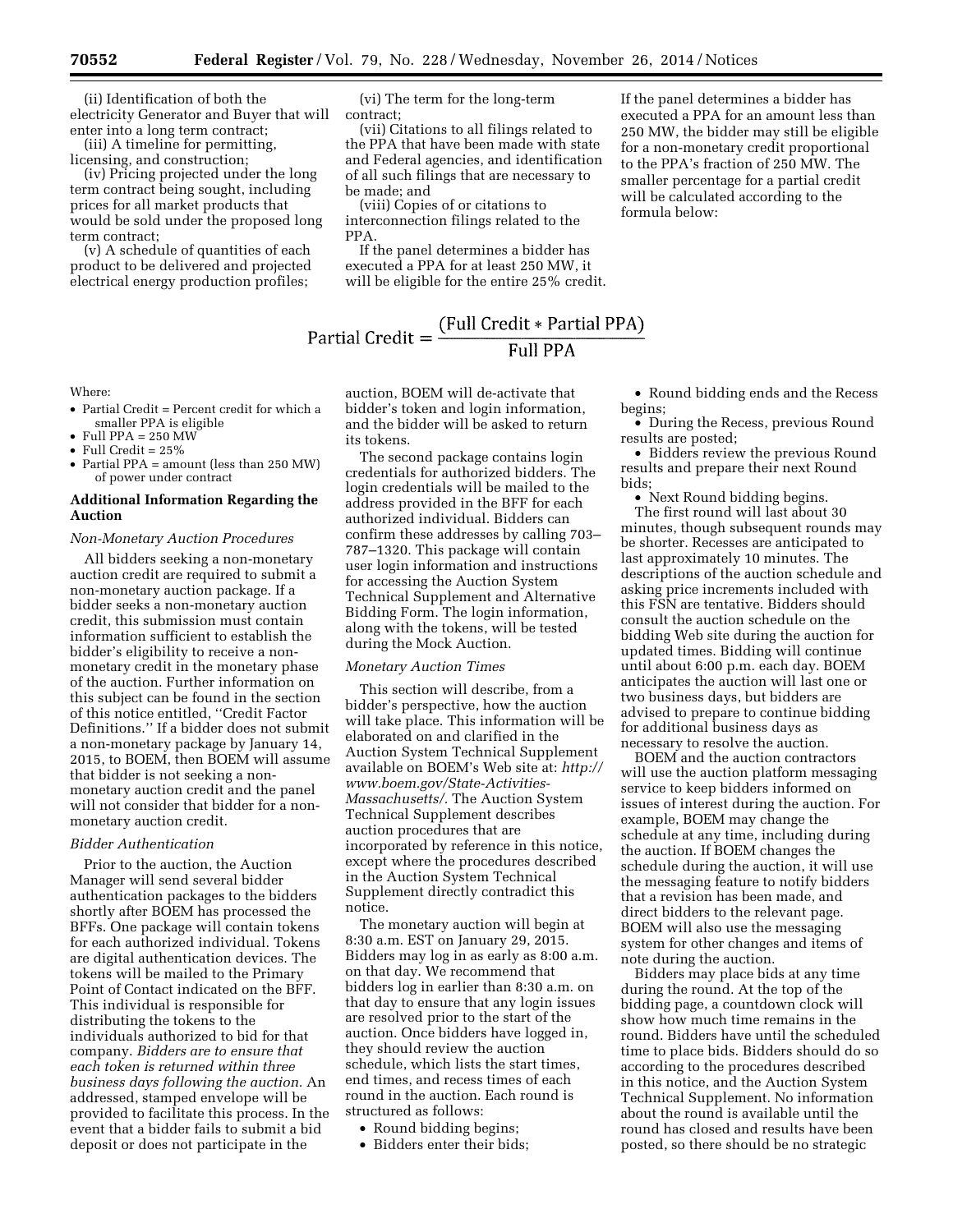advantage to placing bids early or late in the round.

#### *Alternate Bidding Procedures*

Any bidder who is unable to place a bid using the online auction and would be interested in placing a bid using the Alternate Bidding Procedures must:

• Call BOEM/the BOEM Auction Manager at the help desk number that is listed in the Auction Manual *before*  the end of the round. BOEM will authenticate the caller to ensure he/she is authorized to bid on behalf of the company. The bidder must explain to the BOEM Auction Manager the reasons for which he/she is forced to place a bid using the Alternate Bidding Procedures. BOEM may, in its sole discretion, permit or refuse to accept a request for the placement of a bid using the Alternate Bidding Procedures.

• The Alternate Bidding Procedures enable a bidder who is having difficulties accessing the Internet to submit its bid via an Alternate Bidding Form that can be faxed to the auction manager. If the bidder has not placed a bid, but calls BOEM before the end of the round and notifies BOEM that it is preparing a bid using the Alternate Bidding Procedures, and submits the Alternate Bidding Form by fax before the round ends, BOEM will likely accept the bid, though acceptance or rejection of the bid is within BOEM's sole discretion. When using the Alternate Bidding Procedures, if the bidder calls during the round, but does not submit the bid until after the round ends (but before the round is posted), BOEM may or may not accept the bid, in part based on how much time remains in the recess. *Bidders are strongly encouraged to submit the Alternate Bidding Form before the round ends.* If the bidder calls during the recess following the round, but before the previous round's results have been posted, BOEM will likely reject its bid, even if it has otherwise complied with all of BOEM's Alternate Bidding Procedures. If the bidder calls to enter a bid after results have been posted, BOEM will reject the bid.

Except for bidders who have uncontested bids in the current round, failure to place a bid during a round will be interpreted as dropping out of the auction. It is possible that bids entered in prior rounds, before the bidder stopped bidding, may be awarded one or both LAs pursuant to BOEM's Stage 2 procedures. Bidders are held accountable for all bids placed during the auction. This is true if they continued bidding in the last round, if they placed an Intra-Round Bid, or if

they stopped bidding during the auction.

Rejection of Bids: BOEM reserves the right and authority to reject any and all bids. In any case, no lease will be awarded to any bidder, and no bid will be accepted, unless (1) the bidder has complied with all requirements of the FSN, applicable regulations and statutes, including, among others, those related to: bidder qualifications, bid deposits, and adherence to the integrity of the competitive bidding process, (2) the bid conforms with the requirements and rules of the auction, and (3) the amount of the bid has been determined to be adequate by the authorized officer. Any bid submitted that does not satisfy any of these requirements may be rejected by the Program Manager of BOEM's Office of Renewable Energy Programs and, in that case, would not be considered for acceptance.

Process for Issuing the Leases: If BOEM proceeds with lease issuance, it will issue three unsigned copies of the lease to each winning bidder. Within 10 business days after receiving the lease copies, the winning bidder must:

1. Execute the lease on the bidder's behalf;

2. File financial assurance, as required under 30 CFR 585.515–537; and

3. Pay by electronic funds transfer (EFT) the balance of the bonus bid (bid amount less the bid deposit). BOEM requires bidders to use EFT procedures (not *pay.gov,* the Web site bidders used to submit bid deposits) for payment of the balance of the bonus bid, following the detailed instructions contained in the ''Instructions for Making Electronic Payments'' available on BOEM's Web site at: *[http://www.boem.gov/State-](http://www.boem.gov/State-Activities-Massachusetts/)[Activities-Massachusetts/.](http://www.boem.gov/State-Activities-Massachusetts/)* 

If the winning bidder does not meet these three requirements within 10 business days of receiving the lease copies as described above, or if the winning bidder otherwise fails to comply with applicable regulations or the terms of the FSN, the winning bidder will forfeit its bid deposit. BOEM may extend this 10 business-day time period if it determines the delay was caused by events beyond the winning bidder's control.

In the event that the provisional winner does not execute and return the leases according to the instructions in this notice, BOEM reserves the right to reconvene the panel to determine whether it is possible to identify a bid that would have won in the absence of the bid previously determined to be the winning bid. In the event that a new winning bid is selected by the panel, BOEM will follow the procedures in this section for determining the new winner(s).

BOEM will not execute a lease until (1) the three requirements above have been satisfied, (2) BOEM has accepted the winning bidder's financial assurance, and (3) BOEM has processed the winning bidder's payment. The winning bidder may meet financial assurance requirements by posting a surety bond or by setting up an escrow account with a trust agreement giving BOEM the right to withdraw the money held in the account on demand. BOEM may accept other forms of financial assurance on a case-by-case basis in accordance with its regulations. BOEM encourages provisionally winning bidders to discuss the financial assurance requirement with BOEM as soon as possible after the auction has concluded.

Within 45 days of the date that the winning bidder receives the lease copies, the winning bidder must pay the first year's rent using the *pay.gov*  Renewable Energy Initial Rental Payment form available at: *[https://](https://pay.gov/paygov/forms/formInstance.html?agencyFormId=27797604) [pay.gov/paygov/forms/](https://pay.gov/paygov/forms/formInstance.html?agencyFormId=27797604) [formInstance.html?agencyFormId=](https://pay.gov/paygov/forms/formInstance.html?agencyFormId=27797604) [27797604.](https://pay.gov/paygov/forms/formInstance.html?agencyFormId=27797604)* 

Subsequent annual rent payments must be made following the detailed instructions contained in the ''Instructions for Making Electronic Payments'' available on BOEM's Web site at: *[http://www.boem.gov/State-](http://www.boem.gov/State-Activities-Massachusetts/)[Activities-Massachusetts/.](http://www.boem.gov/State-Activities-Massachusetts/)* 

Anti-Competitive Behavior: In addition to the auction rules described in this notice, bidding behavior is governed by Federal antitrust laws designed to prevent anti-competitive behavior in the marketplace. Compliance with the BOEM's auction procedures will not insulate a party from enforcement of the antitrust laws.

In accordance with the Act at 43 U.S.C. 1337(c), following the auction, and before the acceptance of bids and the issuance of leases, BOEM will ''allow the Attorney General, in consultation with the Federal Trade Commission, 30 days to review the results of the lease sale.''

If a bidder is found to have engaged in anti-competitive behavior in connection with its participation in the competitive bidding process, BOEM may reject the high bid.

Anti-competitive behavior determinations are fact specific. However, such behavior may manifest itself in several different ways, including, but not limited to:

• An agreement, either express or tacit, among bidders to not bid in an auction, or to bid a particular price;